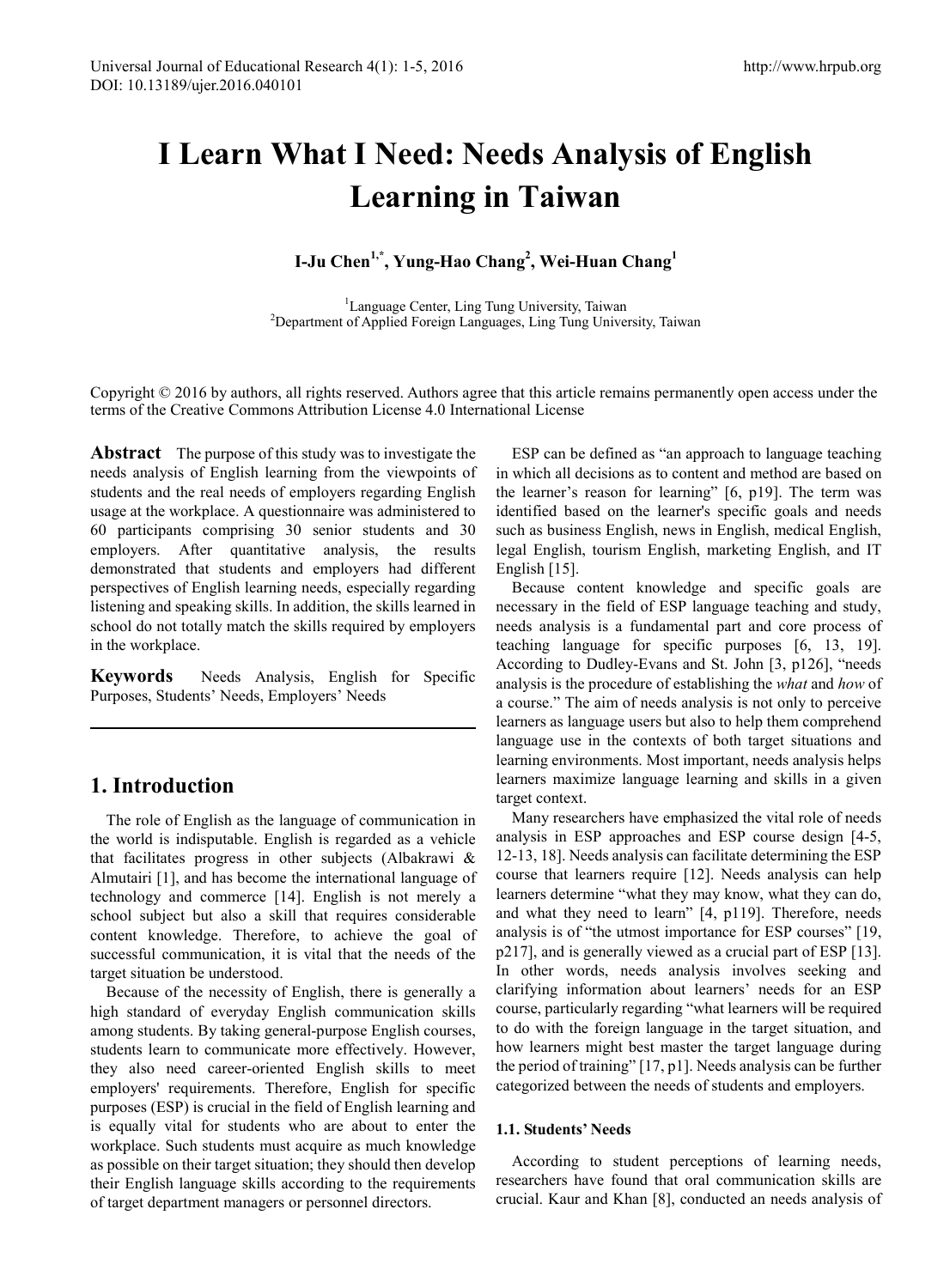English for art and design students in Malaysia, finding that 47 students and 10 staff members perceived English speaking skills as the most useful component of their art and design courses and their careers, followed by English listening, reading, and writing skills. In a literature review, Tseng [16] found that learning speaking skills was particularly necessary in Asia [2, 11, 18-19]. In New Zealand, nonnative English speakers from China, Thailand, South Korea, Qatar, and Saudi Arabia learn reading and speaking before writing and listening instruction [11]. Based on the studies reviewed, Tseng [16] sought to determine students' needs for language courses. A sample of 83 undergraduate students majoring in the arts participated in the study. The results revealed that the two main language skills in need were conversation and writing. In addition to the compulsory courses, students wanted to be trained in speaking and listening skills; they wanted to understand colloquial verbal expressions from native speakers and to acquire speaking and listening skills for daily life. Specifically, it was also revealed that speaking and listening skills are essential for such students when attending exhibitions, contests, and performances. Furthermore, reading skills are also necessary for understanding specific website content.

### **1.2. Employers' Needs**

Previous research has determined that employers expected their employees to demonstrate substantial English knowledge and advanced English skills. Kaur and Lee [9] conducted semi-structured interviews in which employers stated that effective oral presentation, listening, interviewing, and conversational skills in English were vital for employees. In particular, employers wanted their employees to be able to follow instructions and provide feedback in English. Isarji and Zainab [7] found empirical evidence that suggests the value of oral communication skills such as the ability to welcome visitors, be persuasive, make business arrangements, respond to questions, and inform others. Therefore, it is imperative that English language course providers understand the expectations of employers when designing or reviewing course syllabi.

The purpose of this study was to analyze the needs of English learning based on student perceptions and employer expectations. A questionnaire was administered to employers and students. It focused on the English tasks in the workplace that employers expect their employees to perform and what the students have learned in school. This study then compared the employer and student perceptions of English learning needs. Thus, the following research questions were addressed:

- 1. What are the differences between student perceptions and employer perceptions toward needs for English skills?
- 2. What are the differences between student perceptions and employer perceptions toward needs for specific tasks of English skills?

## **2. Methodology**

### **2.1. Participants**

A total of 60 people participated in this study. The participants were divided into two groups: 30 senior students from a technology college in Central Taiwan and 30 employers working in service, tourism, banking, insurance, construction, manufacturing, or media communications.

#### **2.2. Survey Instrument Design and Administration**

A questionnaire with a 5-point Likert scale was adopted from Lin [10] to explore the participants' perspectives and needs. The questionnaire comprised three sections: The first section focused on the participants' personal information, the second section focused on their English proficiency levels, and the final section focused on their needs of English skills at school or in the workplace. The questionnaire was divided into a student section and an employer section. The data collected from the questionnaire were used to understand the differences between the students' course learning content and the employers' expectations for particular job requirements. After designing the survey instrument, the researchers delivered the questionnaire to the students and employers electronically. Finally, the researchers analyzed the data from the questionnaires.

#### **2.3. Data Analysis**

Descriptive analysis, such as the mean score and standard deviation, was used to interpret the data on what the students learned at school and what the employers expected from their employees. The *t* test was used to analyze the quantitative data concerning the differences between the students' and employers' assessments of English learning needs.

## **3. Results and Discussions**

Table 1 presents a summary of the differences between the students' perceptions and employers' expectations of English abilities. We found that the overall means of English skills specified by the employers were higher than those specified by the students. In particular, there were significant differences between the students' perceptions and the employers' expectations of listening and reading skills. Although both the employers and students stated that listening and reading skills required certain levels of improvement, the means of the employers' expectations of English listening and reading skills were significantly higher than those of the students ( $t = -2.01$ ,  $p < .05$  and  $t = -2.59$ ,  $p$ < .05, respectively). Of the four language skills, the students perceived that their reading skills required the most improvement; however, students in Taiwan begin receiving English reading instruction in junior high school. The 10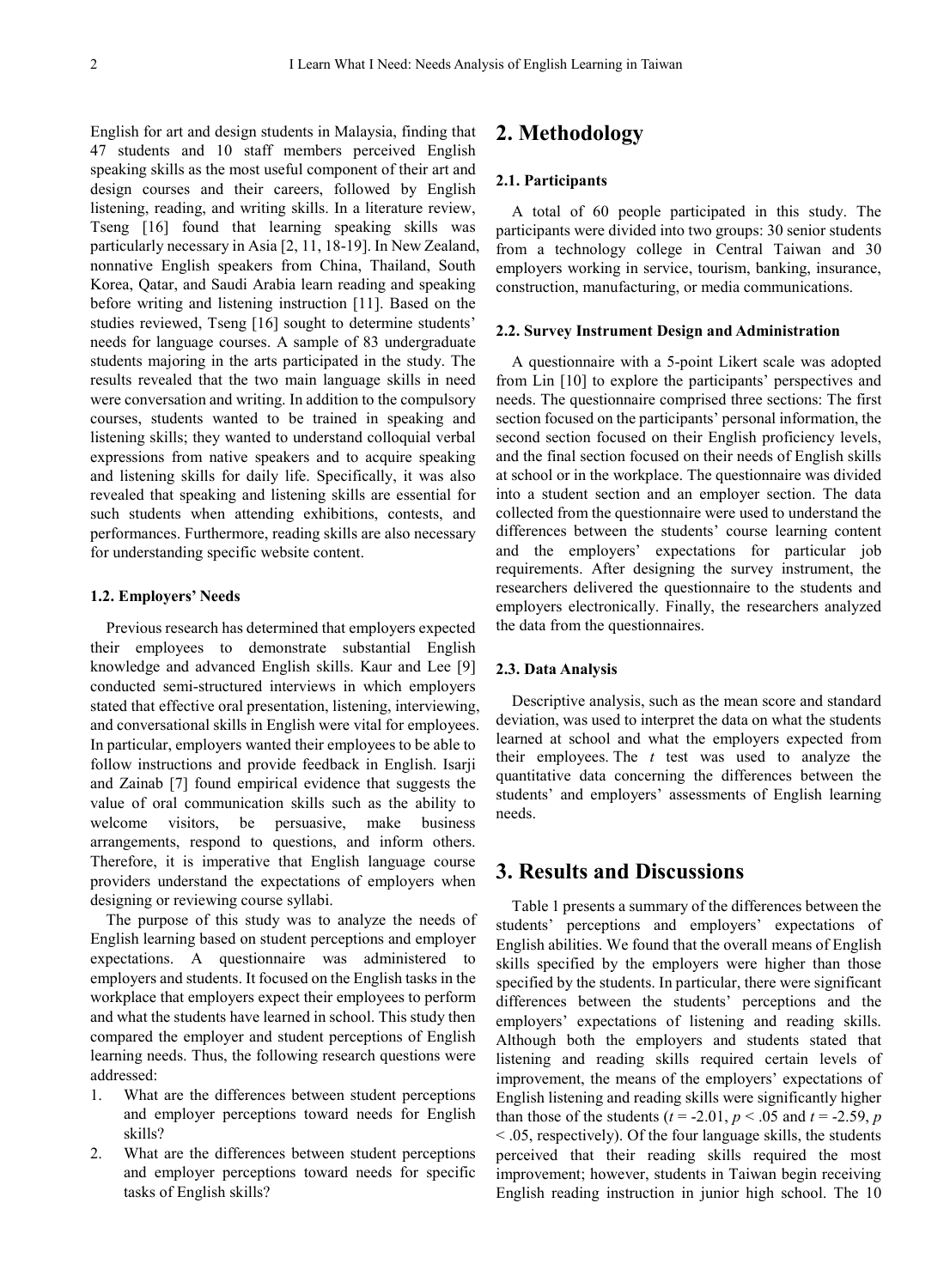years of English reading classes that Taiwanese students received before their transition to the workplace did not seem to prevent reading from being the weakest language skill of Taiwanese students. A similar trend was found with listening; the students wanted to improve their listening skill also. These receptive skills were found to be crucial among the employers. Ironically, although the students received more instruction in receptive skills at school, a wide gap was found when they were at the workplace. One possible reason may be the incompatibility between the school teaching materials and their practicality in the workplace. Another compelling finding was that the overall means of the English skills of both groups of participants were below average. This implies that both the students and employers underestimated the needs of English as a necessary skill. This result may have been due to less emphasis on English language skills among the technology college students and the employers in the local entrepreneurs as the participants in the present study

**Table 1.** Comparison of English skills as perceived by students and identified by employers in the workplace

| Task      | <b>Subjects</b> | Mean   | SD      | t         |
|-----------|-----------------|--------|---------|-----------|
| Overall   | <b>Students</b> | 2.4667 | .93710  |           |
|           | Employers       | 2.7273 | 1.09752 | $-1.008$  |
| Listening | <b>Students</b> | 2.1000 | .99481  |           |
|           | Employers       | 2.6364 | 1.11294 | $-2.009*$ |
| Speaking  | <b>Students</b> | 2.6333 | .85029  | $-133$    |
|           | Employers       | 2.6667 | 1.10868 |           |
| Reading   | <b>Students</b> | 1.9667 | .92786  |           |
|           | Employers       | 2.6667 | 1.19024 | $-2.585*$ |
| Writing   | <b>Students</b> | 2.2667 | 1.01483 |           |
|           | Employers       | 2.5455 | 1.20133 | $-990$    |

*Note.* \*p < .05

Table 2 presents the differences of perceptions toward English listening and speaking tasks between the students at school and the employers in the workplace. Among the 12 listening and speaking tasks, the employers' perceptions toward overseas exhibitions ( $t = -2.66$ ,  $p < .05$ ), hosting VIPs  $(t = -2.37, p < .05)$ , and socializing with clients  $(t = 2.96, p)$  $\leq$ .05) were significantly different from those of the students at school. Although the employers identified these tasks as necessary in the workplace, the language of these communication situations were seldom taught to the students at school (the means for these tasks were all below average). As Kaur and Lee [9] claimed, listening skills are one of the fundamental skills that employers look for in employees. Tseng [16] also stated that speaking and listening skills are essential for students attending overseas exhibitions. Although oral communication skills are indispensable in the workplace, there is a disparity between the English learned at school and the needs of the workplace. Oral communication needs are generally neglected in Taiwanese English

education. The backwash effect of the English test in Taiwan high school or college entrance exams may be one possible explanation; entrance exams rarely test oral communication skills. Therefore, these vital job-specific skills are rarely taught and learned at school.

**Table 2.** Comparison of the English listening and speaking tasks learned by students at school and identified by employers in the workplace

| <b>Task</b>           | <b>Subjects</b>     | Mean              | <b>SD</b> | t         |  |
|-----------------------|---------------------|-------------------|-----------|-----------|--|
|                       | <b>Students</b>     | 2.1667            | .91287    |           |  |
| Meeting               | Employers           | 2.5455<br>1.20133 |           | $-1.398$  |  |
| On the                | <b>Students</b>     | 2.4667            | 1.00801   | $-1.214$  |  |
| telephone/Skype calls | Employers           | 2.8182            | 1.26131   |           |  |
| Seminar               | <b>Students</b>     | 2.2667            | .90719    |           |  |
|                       | Employers           | 1.29977<br>2.5758 |           | $-1.084$  |  |
| Job interview         | <b>Students</b>     | 2.6333            | 1.06620   |           |  |
|                       | Employers           | 2.8788            | 1.26880   | $-.827$   |  |
| Discussing work with  | <b>Students</b>     | 2.3667            | 1.12903   |           |  |
| colleagues            | Employers           | 2.3333            | .98953    | .125      |  |
| Presentation          | <b>Students</b>     | 2.5333            | .97320    | .417      |  |
|                       | Employers           | 2.4242            | 1.09059   |           |  |
| Video conference      | <b>Students</b>     | 1.9667            | .96431    | $-1.153$  |  |
|                       | Employers           | 2.2727            | 1.12563   |           |  |
| Conference            | <b>Students</b>     | 2.1000            | .95953    |           |  |
|                       | Employers           | 2.5152            | 1.32574   | $-1.411$  |  |
| Socializing with      | Students            | 2.1000            | .92289    | $-2.964*$ |  |
| clients               | Employers           | 2.9091            | 1.20840   |           |  |
| Appraisal interview   | <b>Students</b>     | 1.9333            | .90719    |           |  |
|                       | Employers<br>2.4545 |                   | 1.22706   | $-1.901$  |  |
| Overseas exhibition   | Students            | 2.2000            | 1.15669   |           |  |
|                       | Employers           | 3.0909            | 1.46551   | $-2.660*$ |  |
| Hosting V.I.Ps        | <b>Students</b>     | 2.3000            | 1.20773   | $-2.367*$ |  |
|                       | Employers           | 3.0909            | 1.42223   |           |  |

*Note.* \*p < .05

Table 3 presents the different perceptions toward English writing tasks between the students and employers. Among the 11 tasks, the top three writing tasks identified by the employers were writing e-mail writing  $(M = 3.39, SD = 1.41)$ , copywriting in ads ( $M = 3.00$ ,  $SD = 1.25$ ), and writing DM  $(M = 2.91, SD = 1.18)$ . However, the students' perceptions toward these three tasks were slightly below average, meaning that classroom learning of those tasks did not match the expectations of the workplace. The most significant difference between the students' learning and employers' expectations was found with writing DM ( $t = -2.54$ ,  $p < .05$ ) and writing notices  $(t = -2.14, p < .05)$ . When employers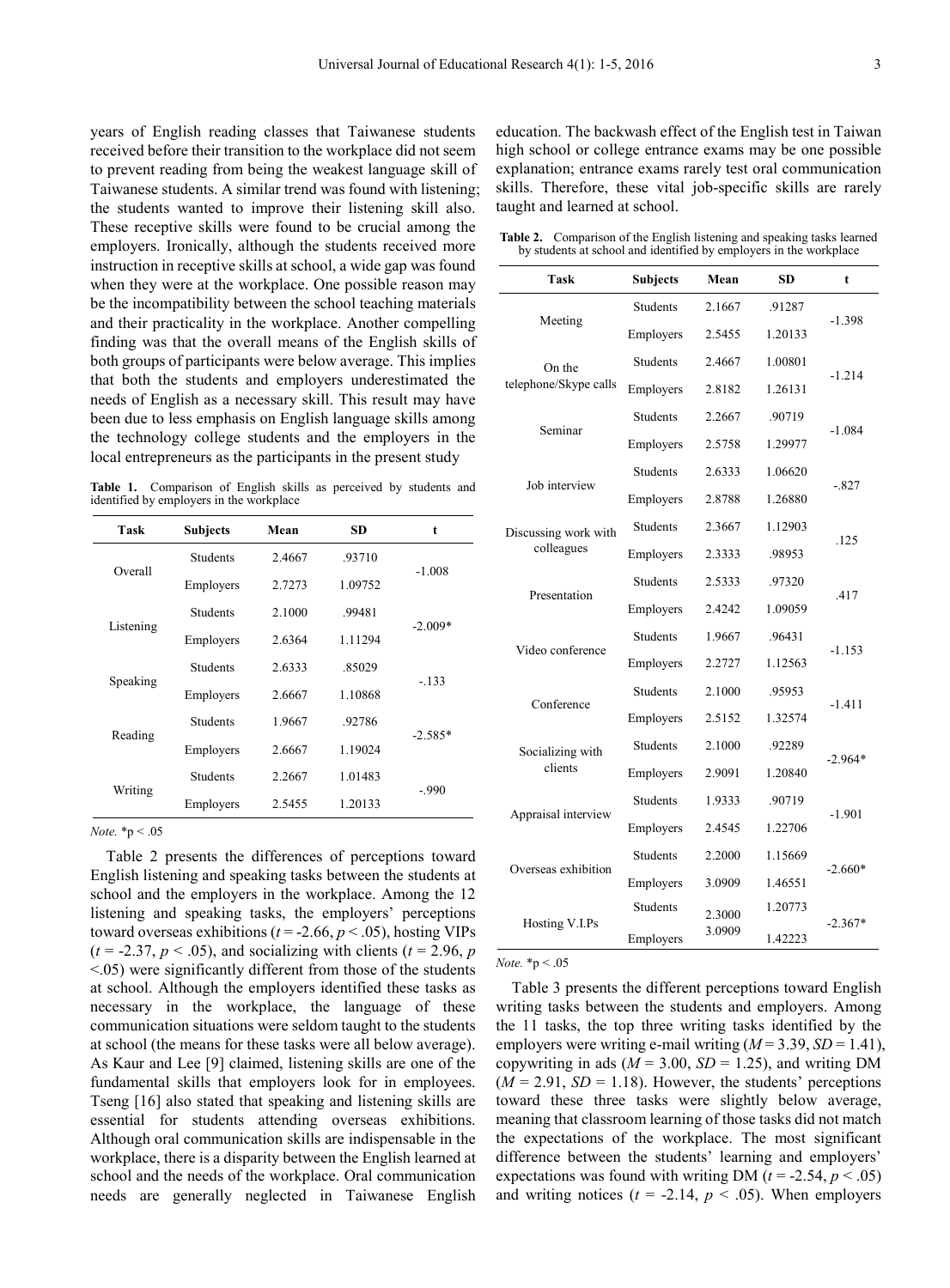asked their employees to perform these two writing tasks, the students' skills did not meet the expectations. It seems that examinations play an essential role in influencing Taiwanese English learning. Because the technology college students mainly came from vocational high schools and seldom received writing tests, this essential skill was thus neglected.

elective, which provide more English training for specific communication contexts.

**Table 4.** Comparison of the English reading tasks learned by students at school and identified by employers in the workplace

**Table 3.** Comparison of the English writing tasks learned by students at school and identified by employers in the workplace

| <b>Task</b>             | <b>Subjects</b> | Mean   | <b>SD</b> | t         |
|-------------------------|-----------------|--------|-----------|-----------|
| Emails                  | <b>Students</b> | 2.8000 | 1.06350   |           |
|                         | Employers       | 3.3939 | 1.41287   | $-1.870$  |
| Memos                   | <b>Students</b> | 2.4667 | 1.07425   |           |
|                         | Employers       | 2.4848 | 1.25303   | $-.062$   |
| Financial<br>statements | <b>Students</b> | 2.0667 | .94443    |           |
|                         | Employers       | 2.2727 | 1.20605   | $-.750$   |
| Reports                 | <b>Students</b> | 2.8667 | .89955    |           |
|                         | Employers       | 2.4545 | 1.25227   | 1.487     |
| Instructions            | <b>Students</b> | 2.5667 | 1.00630   | $-.578$   |
|                         | Employers       | 2.7273 | 1.17985   |           |
| Minutes                 | <b>Students</b> | 2.0667 | 1.01483   | $-.846$   |
|                         | Employers       | 2.3030 | 1.18545   |           |
| D.M.                    | <b>Students</b> | 2.2333 | .89763    | $-2.535*$ |
|                         | Employers       | 2.9091 | 1.18226   |           |
| Forms                   | <b>Students</b> | 2.3667 | .96431    | $-1.379$  |
|                         | Employers       | 2.7576 | 1.25076   |           |
| Circulars               | <b>Students</b> | 2.1333 | .93710    | $-917$    |
|                         | Employers       | 2.3939 | 1.27327   |           |
| Copy in ads             | <b>Students</b> | 2.5000 | .97379    | $-1.758$  |
|                         | Employers       | 3.0000 | 1.25000   |           |
| Notices                 | <b>Students</b> | 2.0333 | .80872    | $-2.137*$ |
|                         | Employers       | 2.6061 | 1.24848   |           |

*Note.* \*p < .05

Table 4 shows that, compared with the other three skills, there are less significant differences between the students' and employers' requirements of reading skills. The employers stated that reading e-mails  $(M = 3.15, SD = 1.28)$ is the most frequent reading task in the workplace. The students reported that they learned more reading tasks at school, such as reading web information  $(M = 3.4, SD = .86)$ , instructions ( $M = 3.03$ ,  $SD = 1.03$ ), reports ( $M = 3.00$ , *SD*) = .83), and business journals and magazines (*M* = 3.00, *SD* = .87). The choice of reading material may be attributed to the teaching goal of English for general purposes (EGP) courses at the technology college level. Because EGP courses aim to provide students with more training in receptive skills for academic use, students acquire more-advanced skills in reading. Meanwhile, students from different departments could also choose ESP courses as an

| Task                   | <b>Subjects</b> | Mean   | SD      | t        |
|------------------------|-----------------|--------|---------|----------|
| Emails                 | Students        | 2.9000 | .80301  |          |
|                        | Employers       | 3.1515 | 1.27772 | $-925$   |
| Meeting                | Students        | 2.4667 | .89955  | $-.067$  |
|                        | Employers       | 2.4848 | 1.20211 |          |
| Financial<br>statement | Students        | 2.2333 | 1.00630 | $-.033$  |
|                        | Employers       | 2.2424 | 1.14647 |          |
| Reports                | Students        | 3.0000 | .83045  | 1.961    |
|                        | Employers       | 2.4545 | 1.30122 |          |
|                        | Students        | 3.0333 | 1.03335 |          |
| Instructions           | Employers       | 2.6364 | 1.24545 | 1.369    |
|                        | Students        | 2.2000 | .76112  |          |
| Minutes                | Employers       | 2.3333 | 1.26656 | $-.500$  |
|                        | Students        | 2.7333 | .90719  |          |
| D.M.                   | Employers       | 2.7879 | 1.16613 | $-.206$  |
|                        | Students        | 2.5333 | 1.00801 |          |
| Forms                  | Employers       | 2.7576 | 1.32359 | $-.751$  |
|                        | Students        | 2.5333 | 1.10589 | 1.023    |
| Circulars              | Employers       | 2.2424 | 1.14647 |          |
|                        | Students        | 2.8000 | 1.03057 | .042     |
| Copy in ads            | Employers       | 2.7879 | 1.24392 |          |
|                        | Students        | 2.4333 | 1.07265 |          |
| Notices                | Employers       | 2.5758 | 1.27550 | $-.477$  |
| Newsletters            | Students        | 2.3000 | .98786  |          |
|                        | Employers       | 2.6667 | 1.29099 | -1.256   |
| Agenda                 | Students        | 2.1333 | .81931  |          |
|                        | Employers       | 2.4848 | 1.14895 | $-1.385$ |
| Catalogs               | Students        | 2.9667 | .92786  | .200     |
|                        | Employers       | 2.9091 | 1.30776 |          |
| <b>Business</b>        | Students        | 3.0000 | .87099  | .530     |
| journal &<br>magazines | Employers       | 2.8485 | 1.32574 |          |
| Legal                  | Students        | 2.0667 | .94443  | -1.385   |
| documents              | Employers       | 2.4242 | 1.09059 |          |
|                        | <b>Students</b> | 2.1667 | .83391  | $-1.129$ |
| Records                | Employers       | 2.4545 | 1.14812 |          |
| Manuals                | Students        | 2.7000 | .79438  | .011     |
|                        | Employers       | 2.6970 | 1.28659 |          |
| Web<br>information     | Students        | 3.4000 | .85501  | 1.947    |
|                        | Employers       | 2.8788 | 1.21854 |          |